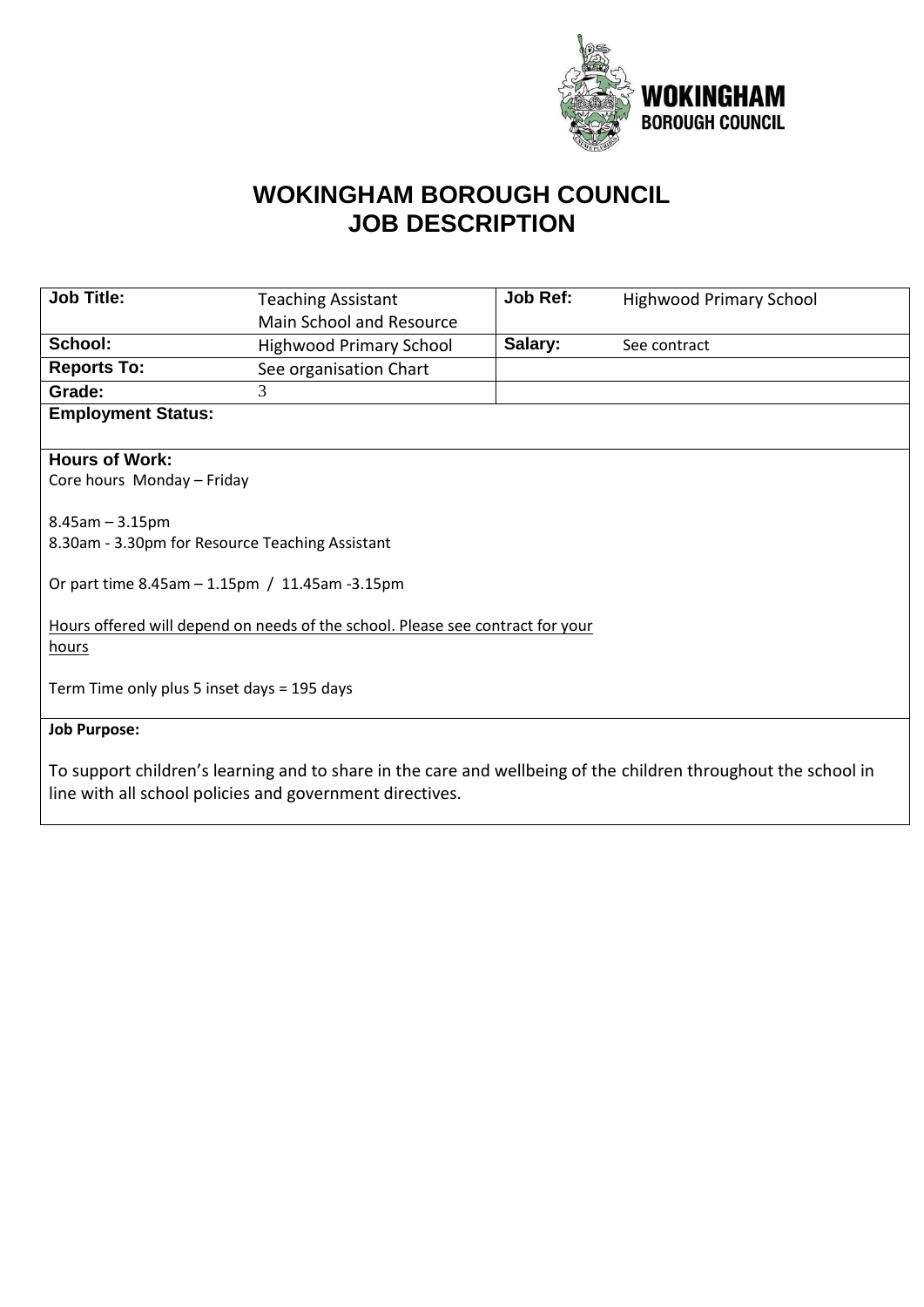## **Organisation Chart:**

Show the structure two levels above and two levels below in the Division or Section – example boxes and lines have been supplied below:



**Scope**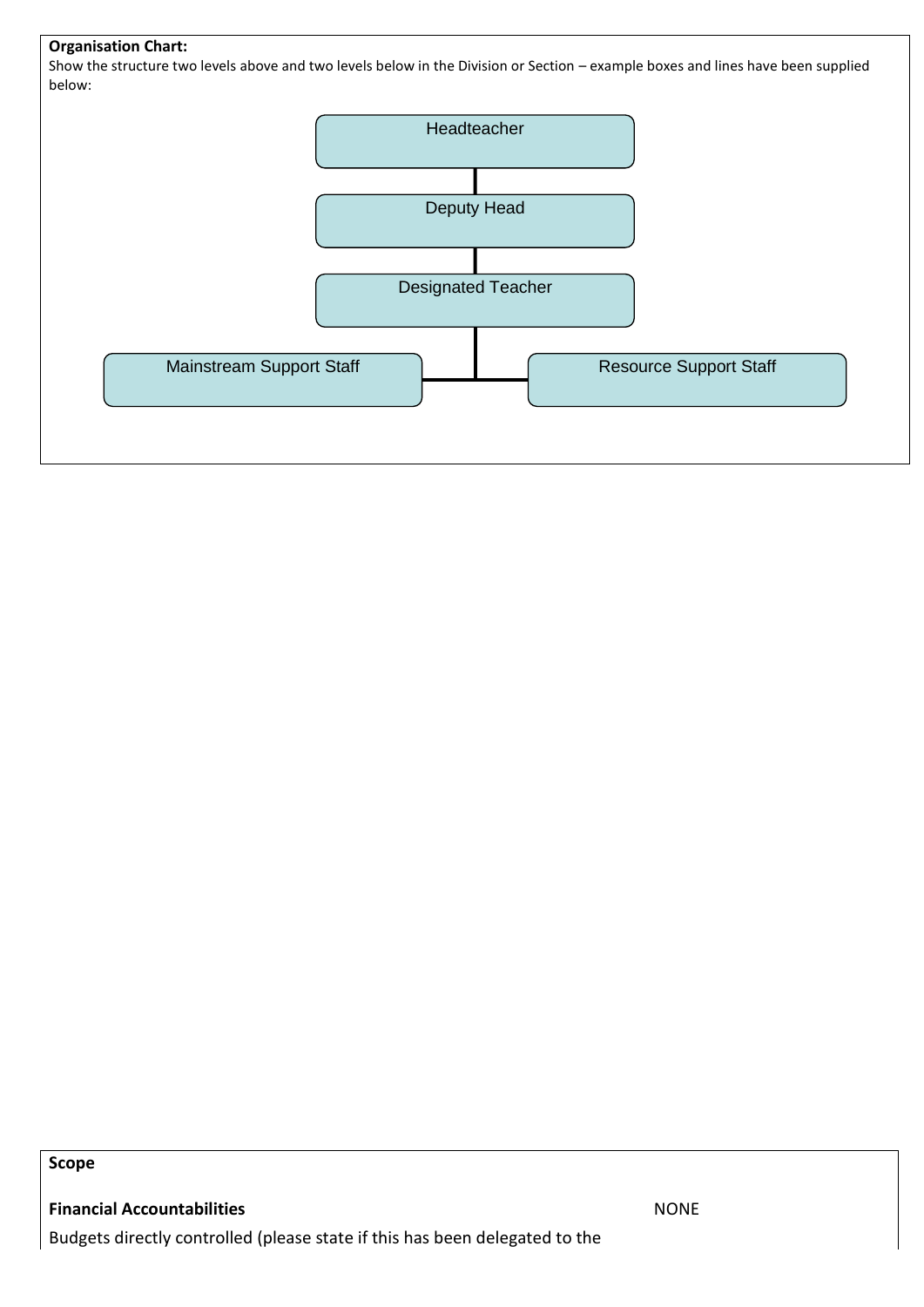| post-holder)<br>Budgets monitored on day-to-day basis:                                                                                                  |             |  |
|---------------------------------------------------------------------------------------------------------------------------------------------------------|-------------|--|
| <b>Staff Responsibilities</b><br>Number of employees managed/supervised:<br>Number of FTE (Full Time Equivalents) employees managed/supervised:         | <b>NONE</b> |  |
| <b>Management of Physical Assets</b><br>Nature of physical assets directly controlled, (e.g. children's home):<br>Details of service contracts managed: | <b>NONE</b> |  |
|                                                                                                                                                         |             |  |

## **Summary of Main Contacts**.

- Teachers
- Pupils
- Parents
- Governors
- Other school staff
- Other professionals
- LEA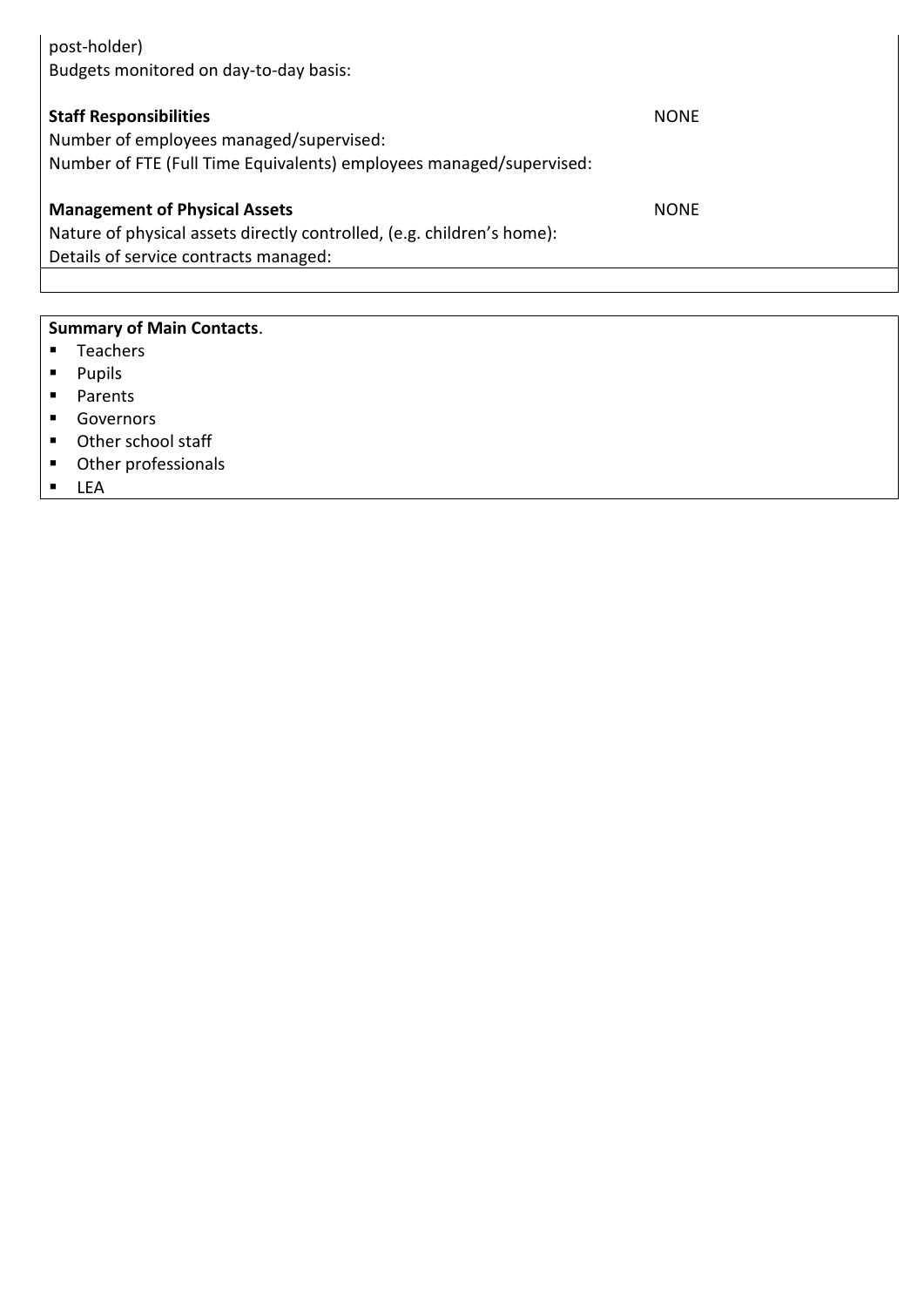| <b>Highwood Primary School</b>                                                 |                          |
|--------------------------------------------------------------------------------|--------------------------|
| <b>Main Tasks/Accountabilities</b>                                             | Approx % of working time |
| List up to fifteen key tasks or main accountabilities. Begin each task with an | spent                    |
| action verb. This is not intended to be an exhaustive or definitive list, you  |                          |
| may be required to carry out other duties as required                          |                          |
| 1. Work with small groups or individuals giving support for individual         |                          |
| curriculum programmes.                                                         |                          |
| 2. Deliver specialist intervention programmes created by teaching staff        |                          |
| and / or external agencies.                                                    |                          |
| 3. Work with the designated Teacher and help ensure all pupils make            |                          |
| accelerated progress. Update records based on impact of interventions          |                          |
| to share with the designated teacher.                                          |                          |
| 4. Support, where necessary, the social and emotional needs of children in     |                          |
| order that they can access teaching and learning (using the principles of      |                          |
| Maslow's hierarchy of needs.)                                                  |                          |
|                                                                                |                          |
| 5. Aid the teacher in the use of positive classroom behaviour strategies in    |                          |
| line with the school policy. Log any concerns using the school's CPOMS         |                          |
| system.                                                                        |                          |
| 6. Work with and supervise small groups of children using ICT equipment.       |                          |
| 7. Lead or accompanying groups or individuals around school.                   |                          |
| 8. Engage in a regular dialogue with the designated teacher in relation to     |                          |
| pupil's progress and areas of concern or development.                          |                          |
|                                                                                |                          |
| 9. Liaise with designated teacher on a daily basis to discuss class tasks, and |                          |
| carry out tasks agreed with the designated teacher.                            |                          |
| 10. Prepare learning resources (including displays) and carry out general      |                          |
| administration tasks on behalf of the designated teacher.                      |                          |
| 11. Supervise playtimes (and lunchtimes if appropriate) diligently, to ensure  |                          |
| children are safe, secure and happy.                                           |                          |
| 12. Provide first aid and other medical / pastoral/intimate care needed for    |                          |
| children during the school day.                                                |                          |
| 13. Participate in staff training, school meetings, school educational trips   |                          |
| and special occasions in the school's annual calendar.                         |                          |
| 14. Keep up to date with all school communications by regularly checking       |                          |
| emails, noticeboards and the school diary.                                     |                          |
|                                                                                | 100%                     |